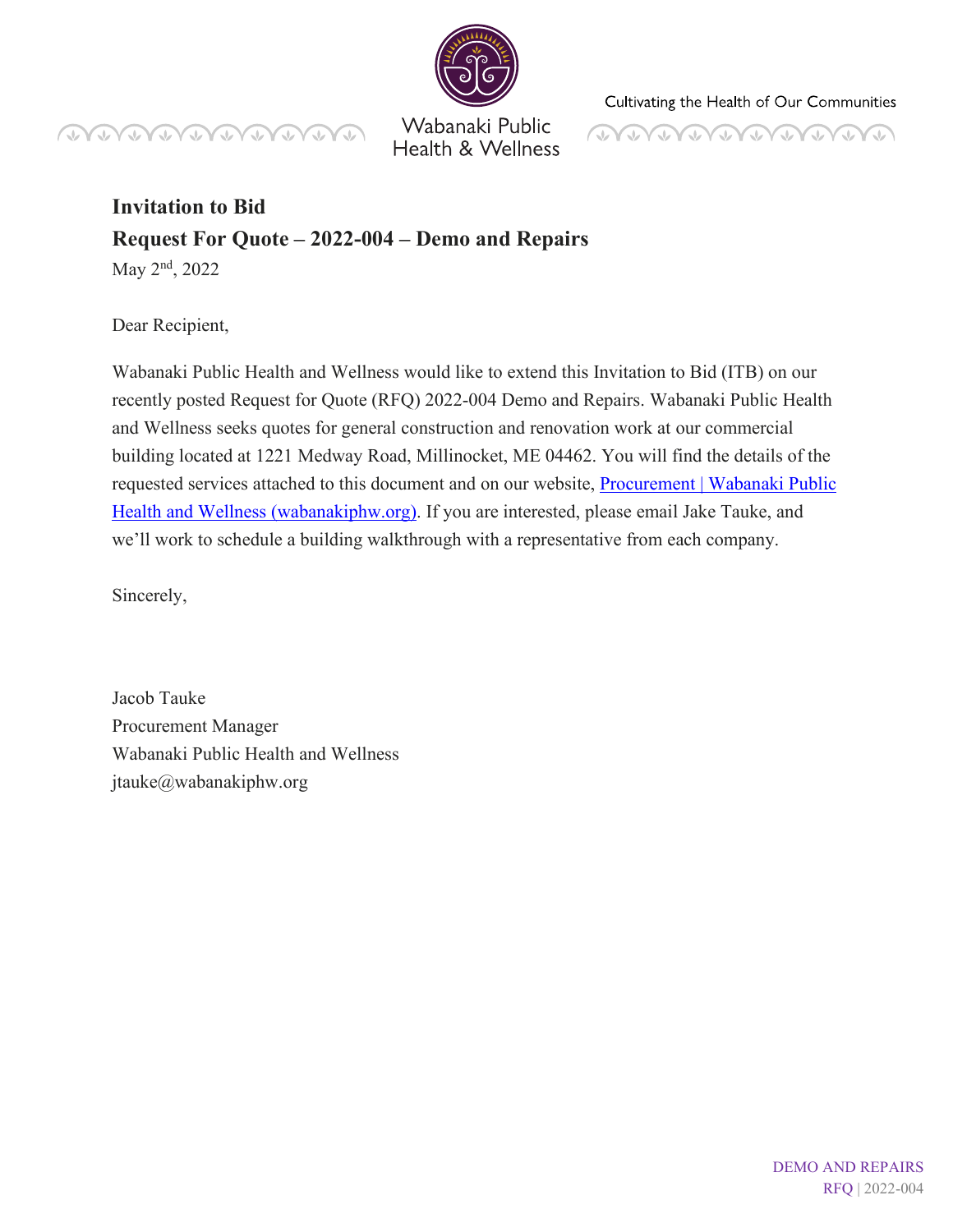**MANDAMMANDAD** 

Wabanaki Public Health & Wellness

# **MUNITUNININININI**

## **Basis of Bid**

This construction project will ensure that the Millinocket property is protected from the elements and safely accessible to all occupants. Below is a categorical breakdown of all the requested work elements. You may submit your detailed estimate document or fill out and submit the bid tab below. In addition, please see the supplemental documents, which contain the current design and layout of the Millinocket property. The plans provided will give you the square footage needed and trim lengths to be replaced and wrapped.

## **Base Bid**

- 1. Specialized demolition:
	- a. Remove siding, trim boards, and vapor barrier from the entire building
	- b. Remove enough decking along the length of the entire deck to facilitate repairs.
- 2. Structural Repairs
	- a. Remove comprised sheathing, repair studs, replace insulation and sheathing
	- b. The contractor is responsible for all demolition and disposal of materials
- 3. Doors:
	- a. Replace Double commercial Full Glass Insulated Entrance Doors, With Transom Window, New Knobs, and Hinges – 5 ea
	- b. Replace commercial insulated Single ½ Glass Entrance Doors, New Knobs, and  $Hinges - 2 ea$
	- c. Replace doors only on the basement level.
- 4. Windows:
	- a. Ensure proper working condition of windows.
- 5. Trim:
	- a. Replace door/window trim with primmed finger jointed pine boards, wrapped with Brown metal and rain cap/drip cap.
	- b. Remove and replace all other Trim Boards/Wrap with Brown Aluminum with Drip Cap where needed
	- c. Add trim separation banner around the building
- 6. Siding/Wrap
	- a. Caulking, sealing, wrapping, and siding
	- b. See Specifications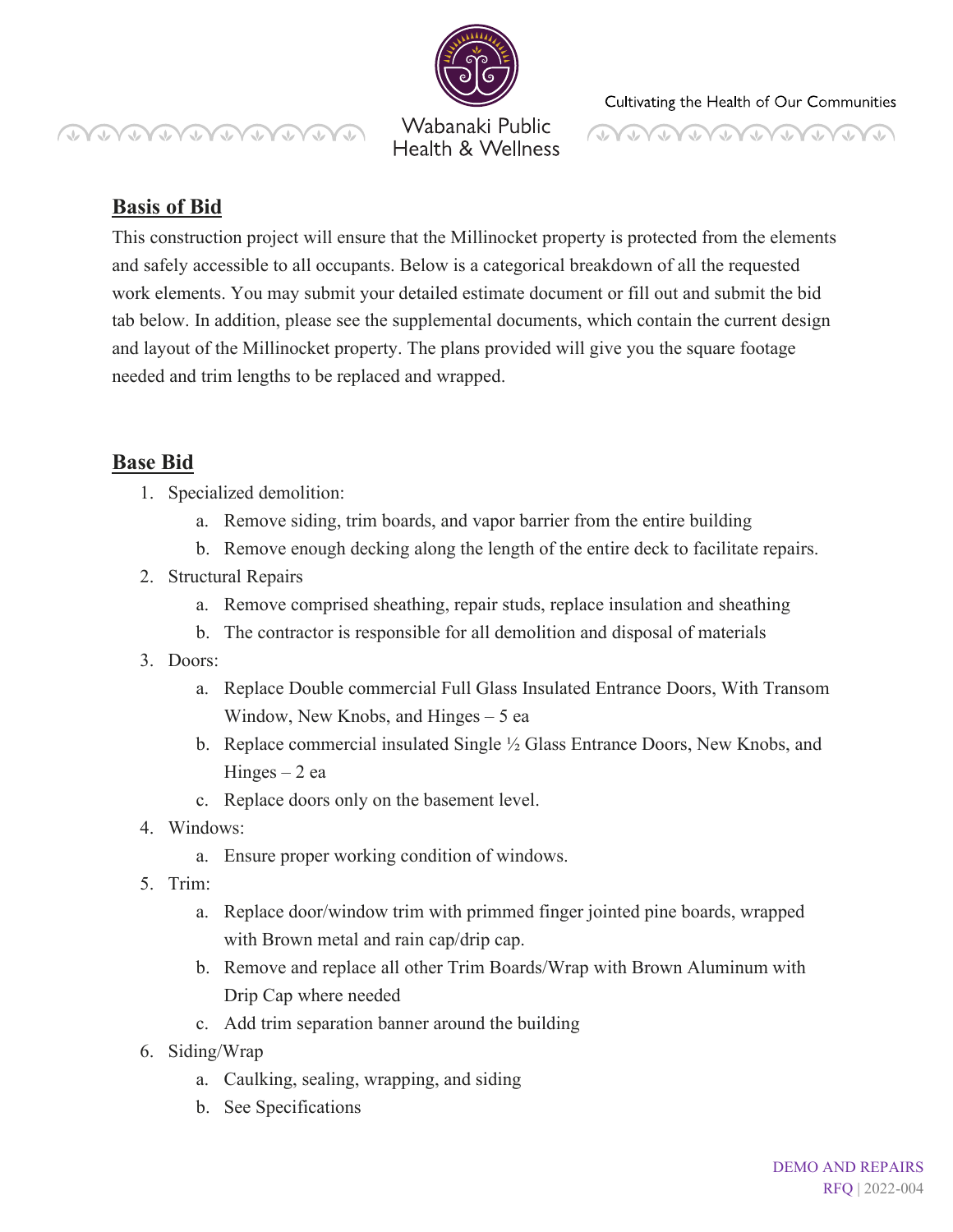

**CONTRACTO** WWW

Wabanaki Public Health & Wellness



### **Specifications:**

- 1. Specialized Demolition
	- a. Remove siding, trim boards, and vapor barrier from the entire building
	- b. Remove enough decking to facilitate repairs on the building (does not have to be replaced).
	- c. Remove any caulking/sealants to allow for proper resealing and bituminous weather sealants.
- 2. Structural Repairs
	- a. Some noted structural damage has been observed along where the deck meets the building; this will need to be repaired. Remove sheathing, repair studs, replace insulation and sheathing, and other required repairs. Approx. 300 square feet (sheetrocked by others).
	- b. Scope of repairs to be determined in the field.
	- c. All windows and doors to be caulked and sealed per manufacturer's recommendations.
	- d. All materials used for repairs to match existing or equal.
- 3. Doors:
	- a. Replace Double commercial Full Glass Insulated Entrance Doors, hinges, and closers. With Transom Window, New Knobs, and Hinges – 5 ea (Doors and transom windows may be installed together as one piece).
	- b. Replace commercial insulated Single ½ Glass Entrance Doors, New Knobs, closers, and Hinges (Main Floor Only) – 2 ea
	- c. All doors to match existing or an equal may be proposed.
	- d. Replace door trim and add drip caps
	- e. It is the responsibility of the contractor to measure all doors, windows, and transom windows to accommodate the replacements.
- 4. Windows:
	- a. Replace window trim with primmed finger jointed pine boards, wrapped with Brown metal, and rain cap/drip cap.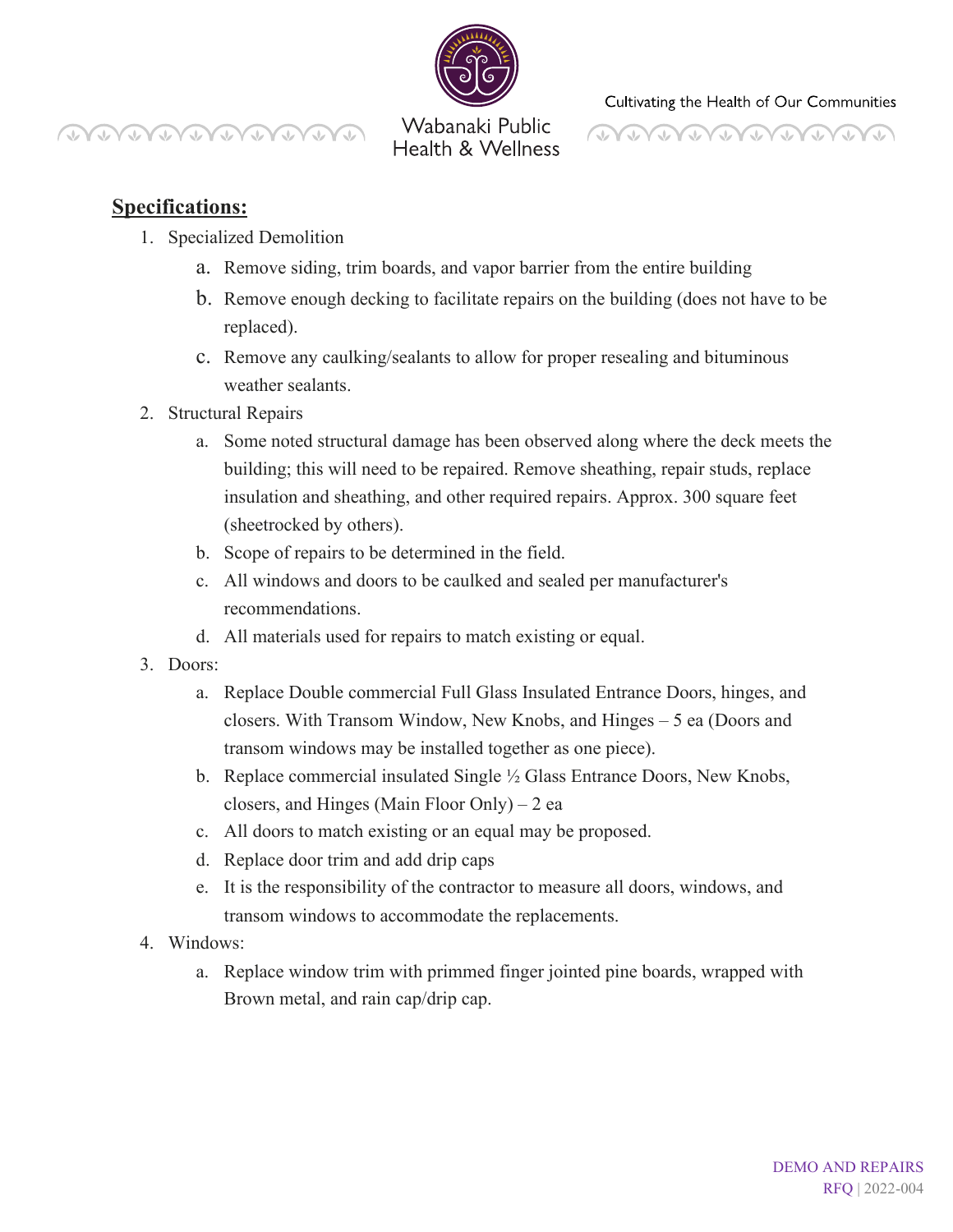



Wabanaki Public Health & Wellness Cultivating the Health of Our Communities

**DONNANDANANA** 

#### 5. Trim:

- a. Remove and replace Trim Boards/Wrap with Brown Aluminum Trim
- b. Install material break banner around entire building at the eve level between vinyl cedar shakes and vinyl siding banner to consist of 1x8 aluminum brown wrapped trim board
- 6. Siding/Wrap
	- a. Install 36-inch-wide grace ice and water shield along the deck header for 2nd story deck and ground level deck (under siding), all other exposed areas to be covered with a commercial vapor barrier, all seams to be taped, all windows and doors to be appropriately caulked and sealed with grace ice and water shield or equivalent.
	- b. Install metal flashing along deck header and all appropriate areas, seal, and tape as per industry standards.

## **Add/Alternate:**

- 1. Deck
	- a. Remove all PT decking, install 2x6 PT deck joist between existing deck joist, block at carrying beams, and install composite decking. Insert one-foot wide pultruded grating along east, west, and south sides. (We're open to options, would prefer a brown option Trex decking, or equal).
	- b. Install Trex composite railing and toe rail with black metal balusters or equal.
	- c. Replace 4x4 deck posts with 6x6 deck posts and support struts, pin to concrete bases.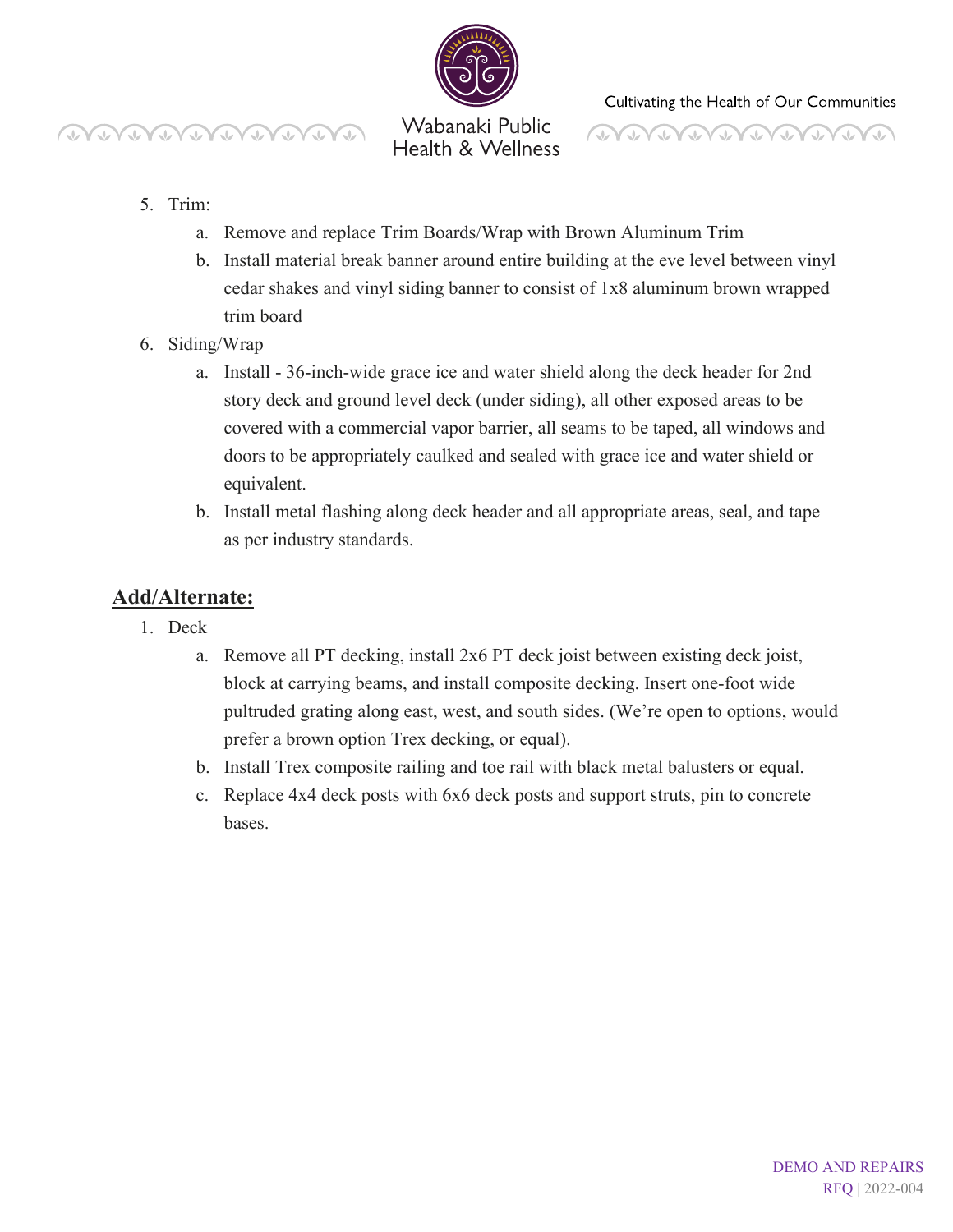



# **BID TAB**

Health & Wellness

## **Base Bid: 2022-004 - Demo and Repairs**

Г.  $\curvearrowright$ 

Contractor Name:

Date:

**CONTRACTALLE** 

Signature of Bidder:

Due Date: 05/16/2022 at Noon

 $\sqrt{2}$ 

Bids will NOT be opened and read aloud. Please submit bids via email to

[jtauke@wabanakiphw.org](mailto:jtauke@wabanakiphw.org) or by mail to PO Box 1356, Bangor, ME 04402. The

project bid is to be reviewed and awarded within three weeks and awarded bidder is to start work immediately.

| <b>Item/Service Description</b>    | <b>Amount</b> | Unit     | <b>Price</b> | <b>Total</b> |
|------------------------------------|---------------|----------|--------------|--------------|
|                                    |               |          | Per          |              |
| 1. Specialized Demolition          | $\mathbf{1}$  | LS       |              |              |
| 2. Structural Repairs              | $\mathbf{1}$  | LS       |              |              |
| 3. Doors                           | $\mathbf{1}$  | LS       |              |              |
| 4. Windows                         | $\mathbf{1}$  | LS       |              |              |
| 5. Trim                            | $\mathbf{1}$  | LS       |              |              |
| 6. Siding/Wrap                     | $\mathbf{1}$  | LS       |              |              |
| <b>Additional Sheeting Repairs</b> | 1             | Foot Sq. |              | N/A          |
|                                    |               |          |              |              |
|                                    |               |          | Grand        |              |
|                                    |               |          | total        |              |